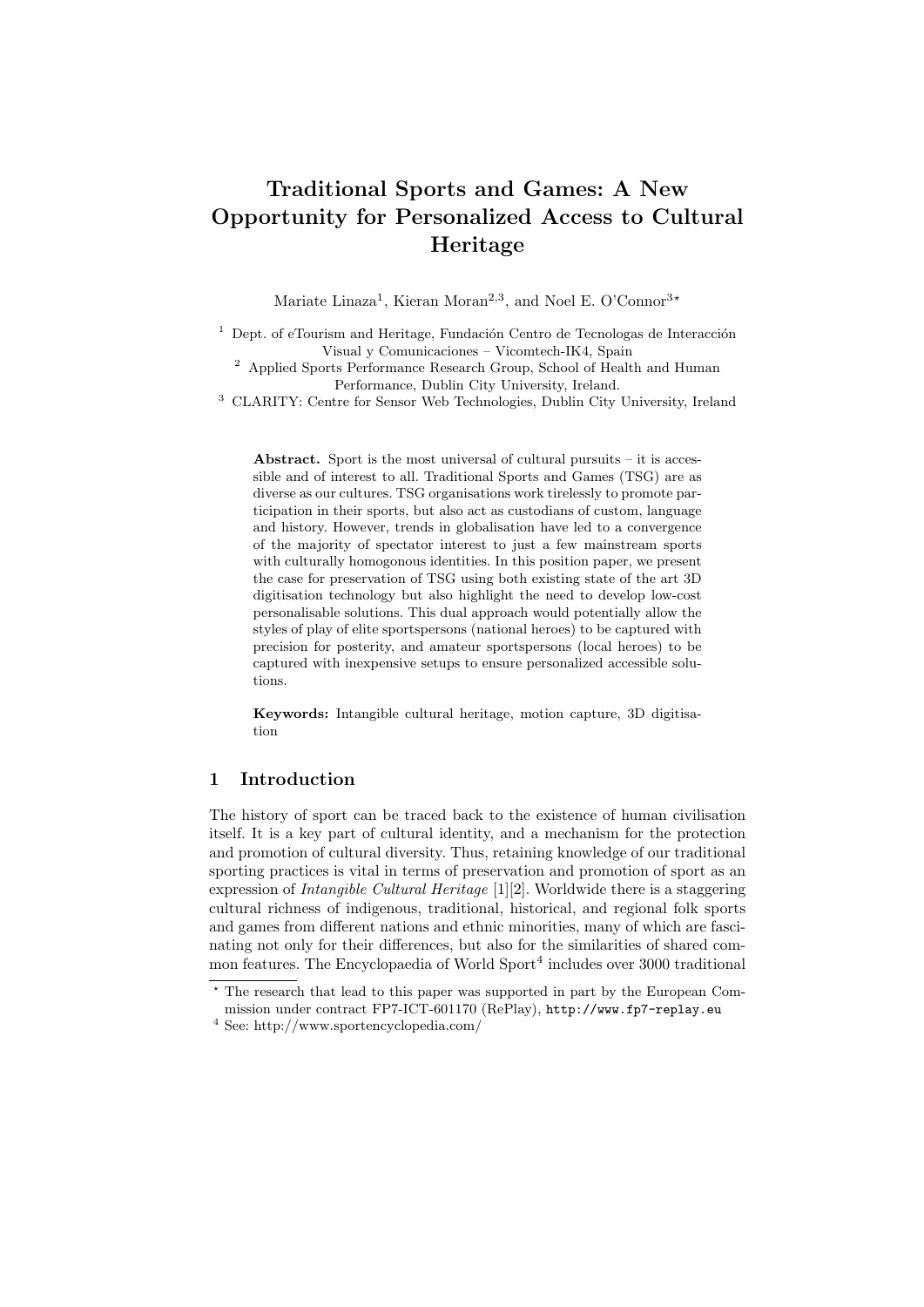sports and games from all around the world. European examples include Gaelic games (hurling, football, camogie, handball) in Ireland, Basque Pelota (and local variants) in Spain, Longue Paume in France, Tamburello in Italy among many others. The importance of traditional sports and games to our cultural heritage and the need for preservation has been officially recognized by  $UNESCO<sup>5</sup>$ . Despite this, this important cultural heritage domain has yet to receive significant attention from the research community.

## 2 The Threat of Globalization

Many traditional sports and games are already lost and those that have survived are in danger of disappearing, owing to the various tendencies of globalisation, and convergence in the rich diversity of sports heritage toward a small set of culturally homogenous sports. This has occurred because of the globalisation of communication networks by an ever decreasing number of media organisations whose legitimate aim is to gain as large a readership or viewership as possible via minimum expenditure. This is achieved by appealing to the mass market which favours mainstream sports. In this environment, soccer has become the dominant world spectator and participative sport. The "Beautiful Game" however is culturally homogenous and its identity is arguably indistinct.

In contrast, traditional sports almost exclusively have an amateur ethos and their associations lack significant financial resources, albeit with a small number of notable exceptions. In conjunction with this amateur ethos, traditional sport associations are altruistic in their support of other traditional sports. This rich collective heritage is managed by sporting organisations and governing bodies with few salaried employees and relies on volunteers working tirelessly to retain and promote their sport as a social duty. In addition, traditional sports and their organisational structures are a central nurturing hub to retain, promote and pass on more widespread non-sporting aspects of cultural heritage (e.g. language, dance, music, storytelling).

### 3 National and Local Heroes

Interest and participation in a particular sport or sports club is significantly dependent upon a person's affinity to their sporting heroes. But national sporting heroes are not only a means of promoting participation; they themselves are part of the cultural heritage. They have unique patterns of movement and skill execution, handed down through successive generations, that have taken years to master. Unlike other forms of cultural heritage, there is no tangible artefact to hold (e.g. a sculpture, a relic) but the grace, fluency and precision of their movements are evident. A particular flick of the wrist, a strike of the ball, or a side-step on the field, the synergy between players all constitute unique movement signatures that are as worthy as the brush stroke of a painter. There is a need to

 $5$  See: http://unesdoc.unesco.org/images/0014/001428/142825e.pdf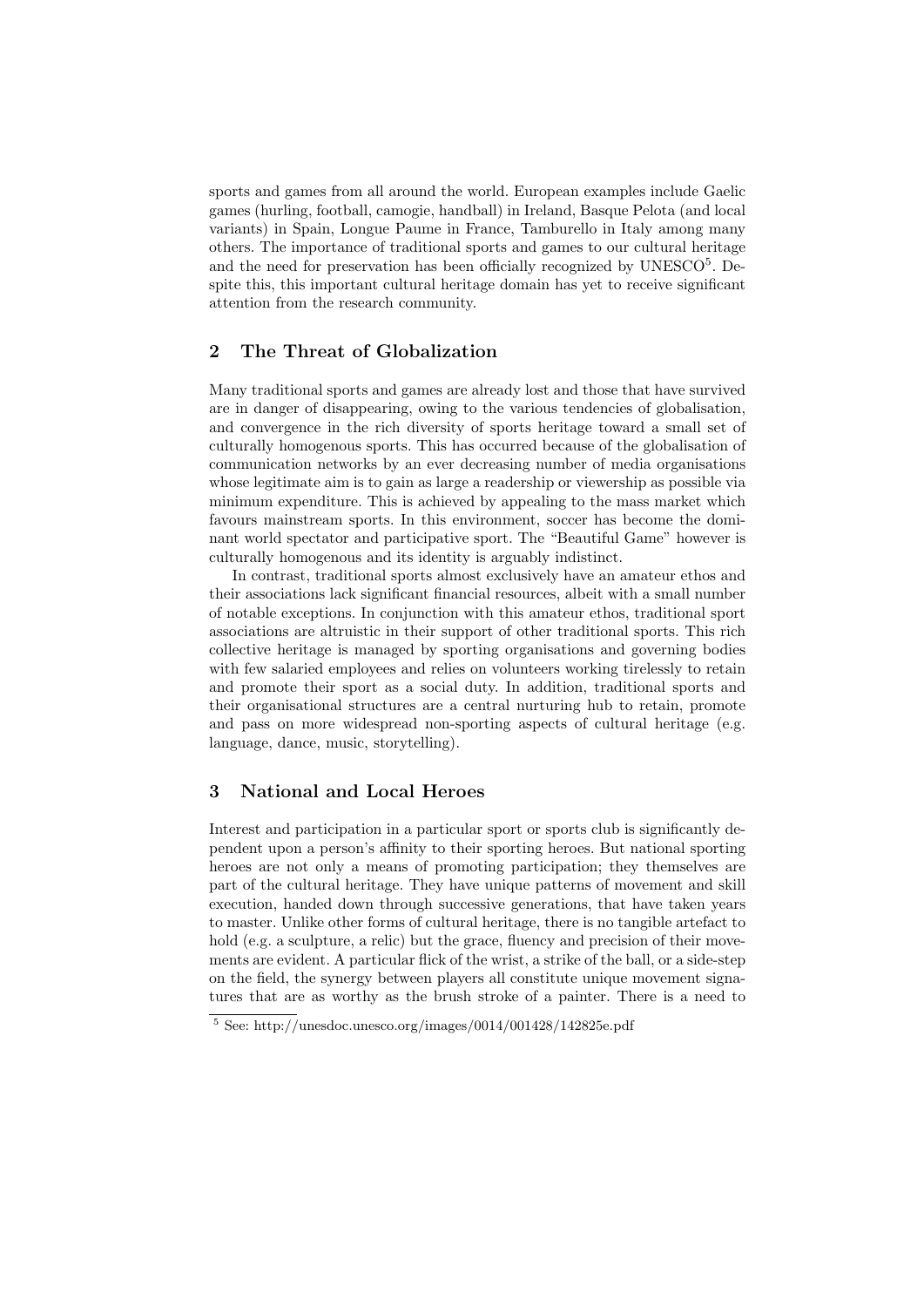capture and preserve these movement signatures. However, as heroes have become more international, the sport itself loses its attachment to a local/national cultural heritage and thus there is a clear need to continue to promote the local heroes within "grass roots" communities.



(a) Full body motion reconstruction using a small number of cheap accelerometers, from [3]. Motion is synthesized by using low-dimensional signals from wearable accelerometers to index into a motion graph created using optical motion capture.



(b) Kinect-based sensing of human motion using publicly available APIs.



(c) Automatic comparison of movements between a dance teacher and student, from [4]. A dancer's "score" is computed based on the modulus of the quaternionic correlation coefficients for joint positions and velocities combined with 3D motion vector analysis.

Fig. 1. Illustration of various technology components that can be leveraged to perform low-cost motion capture, analysis and visualisation

## 4 Current Technology: A Partial Solution but a Way Forward

To increase engagement, participation and interest in national, regional and local sports, and their associated cultural heritage, connections need to be forged between the sport and their potential membership. This may be achieved by creating interactive media of local/regional/national heroes that gains a person's interest, especially children. Cultural heritage would be further enhanced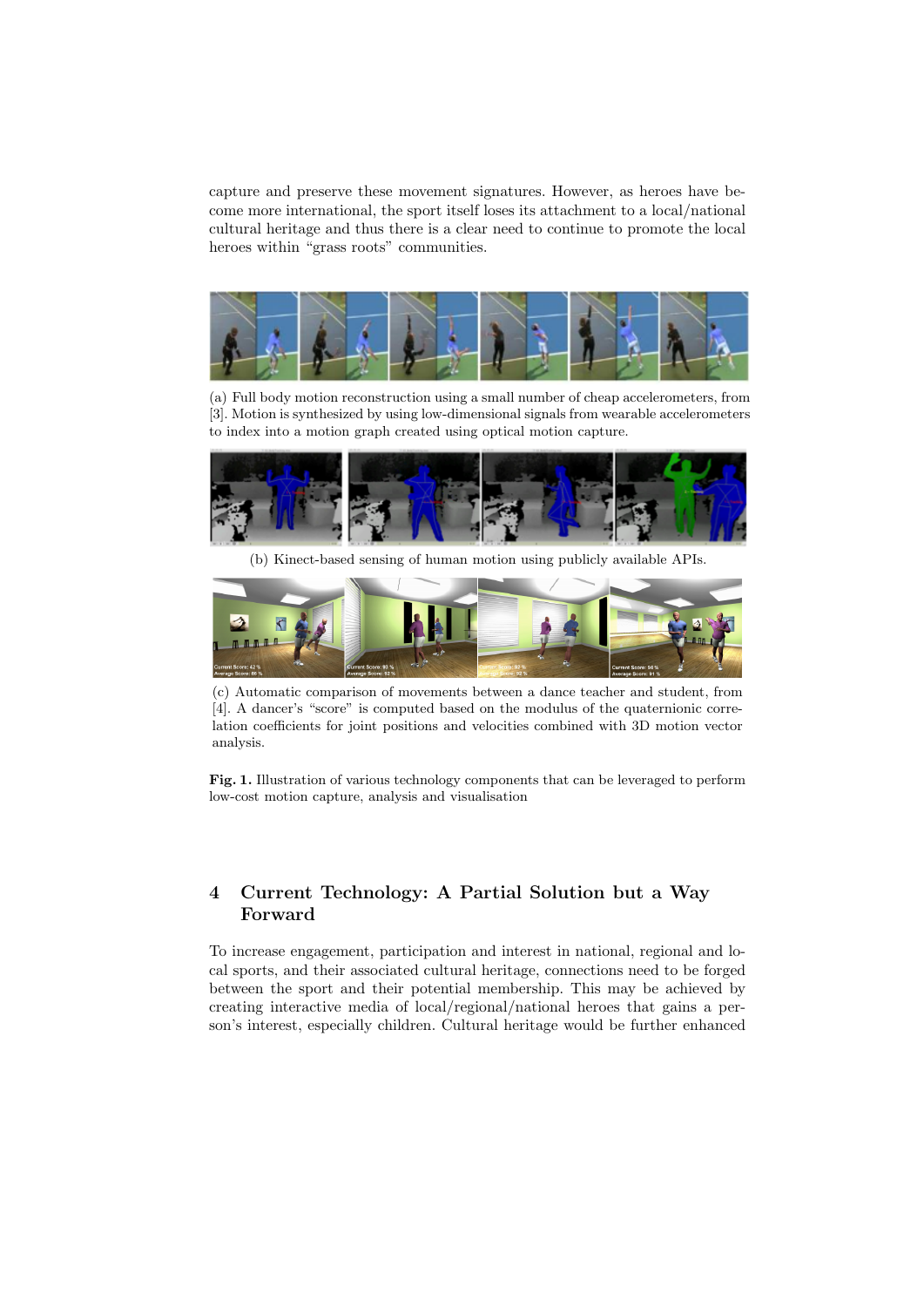if information on these heroes is retained to span generations. Furthermore, the technology should encompass the principle that children want to "play like" and "play with" their heroes, strengthening traditional sports' already strong focus on participative sport irrespective of gender.

Whilst capture of national heroes and other aspects of traditional games is non-trivial, the technology exists – high-cost optical motion capture is used to great effect to capture subtleties of human motion, not just in sport, but also in the movie industry<sup>6</sup>. Thus, what is needed here is a considered and comprehensive capture strategy. However, considering their cost, such solutions are not realistic for TSG local heroes within amateur voluntary organizations. Unfortunately, low-cost solutions that can be personalized for local heroes do not yet exist and this is a key challenge for the research community.

To address this, we propose the vision of a low-cost capture and visualization platform suitable for use in TSG, in which the tools and visualization mechanisms can be personalized to an individual user. We propose a virtual immersive environment in which an end user can manifest him/herself via full 3D reconstruction or via an artificial avatar that can be personalized based on his/her preferences. Within this environment, the user performs key movements guided by a 3D representation of the national hero that has been captured using full body scanning and optical motion capture and that is displayed via high-fidelity rendering. In this way, the user *plays with* his/her hero. Of course, in theory the hero need not even be a currently popular athlete, but could be a rendered version of a recognised master practitioner from the history of the game in question captured based on imitating his/her characteristic style of play (a process that would need to be guided by the cultural custodians of the sport). Real-time feedback should be provided based on detailed comparison of the user's movements to their hero indicating how well they *play like* their hero i.e. how close their movements are to those of their hero, where the differences are, how substantial these are, etc.

Recent research results indicate that much of what is needed for the various different components required to realize such a platform is either already available or starting to mature. We outline some of the key technology components required for this in the following and show some illustrations of potential solutions from existing work in Figure 1.

- Low-cost motion capture using emerging cheap sensor devices, such as MS Kinect and wearable accelerometers. Significant advances have been made recently in using cheap wearable inertial sensors to sythesize full body motion tailored to an individual and some of these can achieve very low joint angle error [5][3]. Of course, motion capture using the Kinect is currently an extremely hot topic in computer vision.
- 3D photo-realistic visualization of human's performing motion. The Kinect sensor provides a cheap way not only to track motion but also a way to create full 3D mesh-based reconstructions of humans. Using multiple

 $6$  E.g. Optical motion capture systems from Vicon, http://www.vicon.com/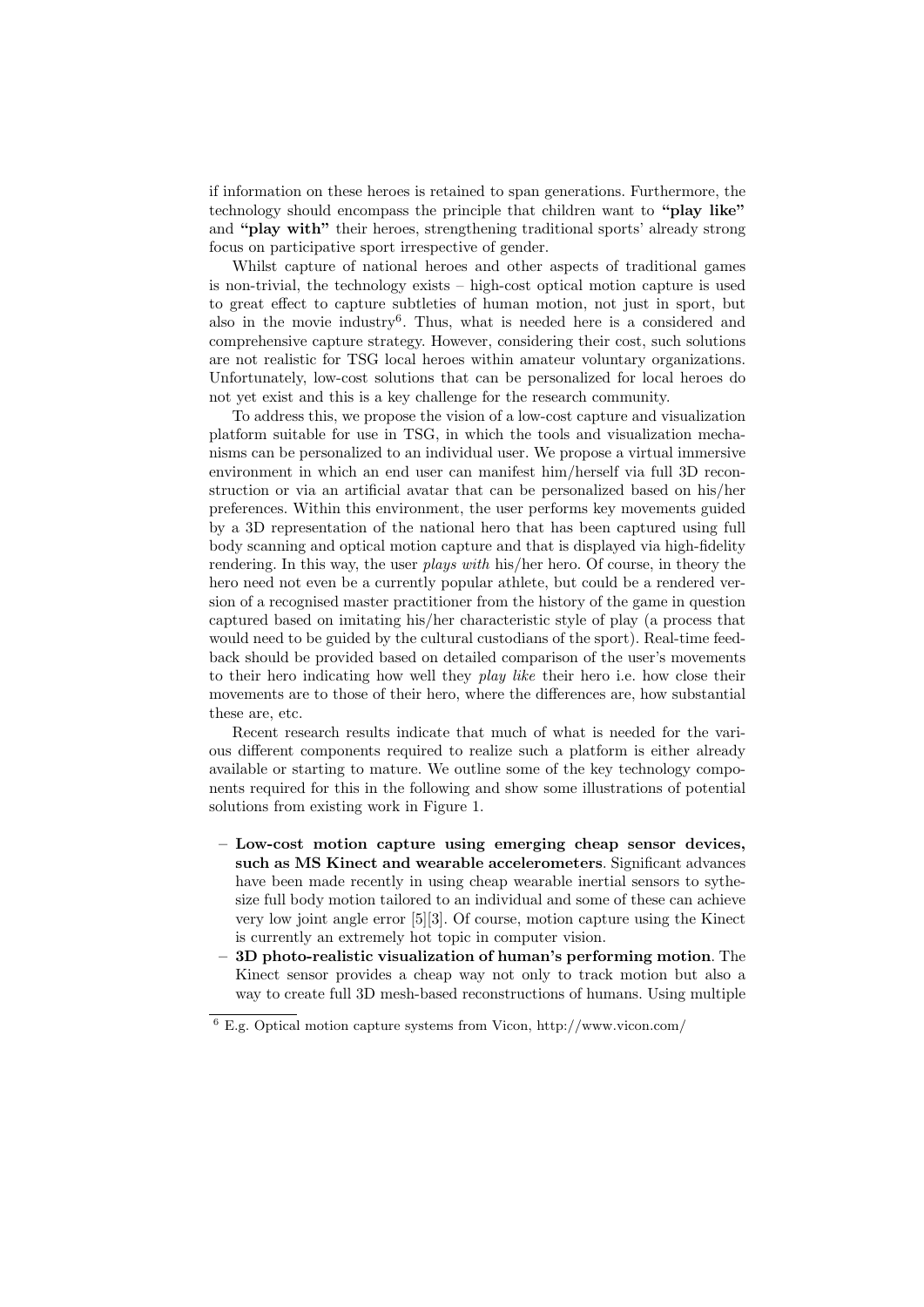Kinects, techniques have been developed that can start to approach the quality of expensive full body scanners [6].

- Algorithms to compare human motion from low-cost sensors to gold standard. Two ACM Multimedia Grand Challenges<sup>7</sup> have been run in recent years that call for solutions for comparing dance movements between teachers and students based on an extensive dataset of human motions [7]. A number of different solutions have shown the feasibility of this [4][8].
- 3D scanning of sport implements (e.g. racquets, balls, etc) and apparel. 3D scanners are becoming more common with even desktop products now available at reasonable  $\text{cost}^8$ .
- Avatar authoring tools. Web-based tools are starting to appear to enable even inexperienced users to create avatars of themselves using a small amount of manual editing. A good example is the RAAT (REVERIE Avatar Authoring Tools) produced by the REVERIE EU project<sup>9</sup>.
- Navigable virtual immersive environments for optimum end-user experience. For this we can take inspiration from many cultural heritage research projects that have investigated the use of virtual or augmented reality – the Archeoguide project is one of the earliest and most notable successes in this regard [9]. More recently, computer vision advances for 3D imaging and increasing availability of 3D viewing technology makes it feasible to create extremely realistic representations of real-world environments that can be interfaced with computer game engines for ease of navigation, e.g. [10].

### 5 The Opportunity

In this position paper, we present the case for the urgent need for research effort towards preservation of TSG using existing state of the art 3D digitisation technology whilst also highlighting the need to develop low-cost personalisable solutions. The former would potentially allow the styles of play of elite sportspersons (national heroes) and the evolution of the games and their accoutrements to be captured with precision for posterity using existing high-end 3D capture equipment. The latter, on the other hand, would allow amateur sportspersons (local heroes) to be captured with inexpensive setups to ensure personalized accessible solutions that truly engage the local community.

Recent technological advances mean that it is now potentially possible to digitally capture various aspects of traditional sports although further research is required to produce robust low-cost platforms that integrate these existing techniques in an effective manner. In conclusion, we believe that there is a key opportunity for technology development for capturing a key aspect of our collective cultural heritage that has been overlooked to date. Furthermore, we should not be complacent in this task. Some TSG are under real threat – a variant of

<sup>7</sup> See: http://www.3dlife-noe.eu/3DLife/emc2/grand-challenge/

<sup>8</sup> E.g. NextEngine 3D Laser Scanner, http://www.nextengine.com/

<sup>9</sup> See: http://www.reveriefp7.eu/resources/demos/reverie-avatar-authoring-tool/